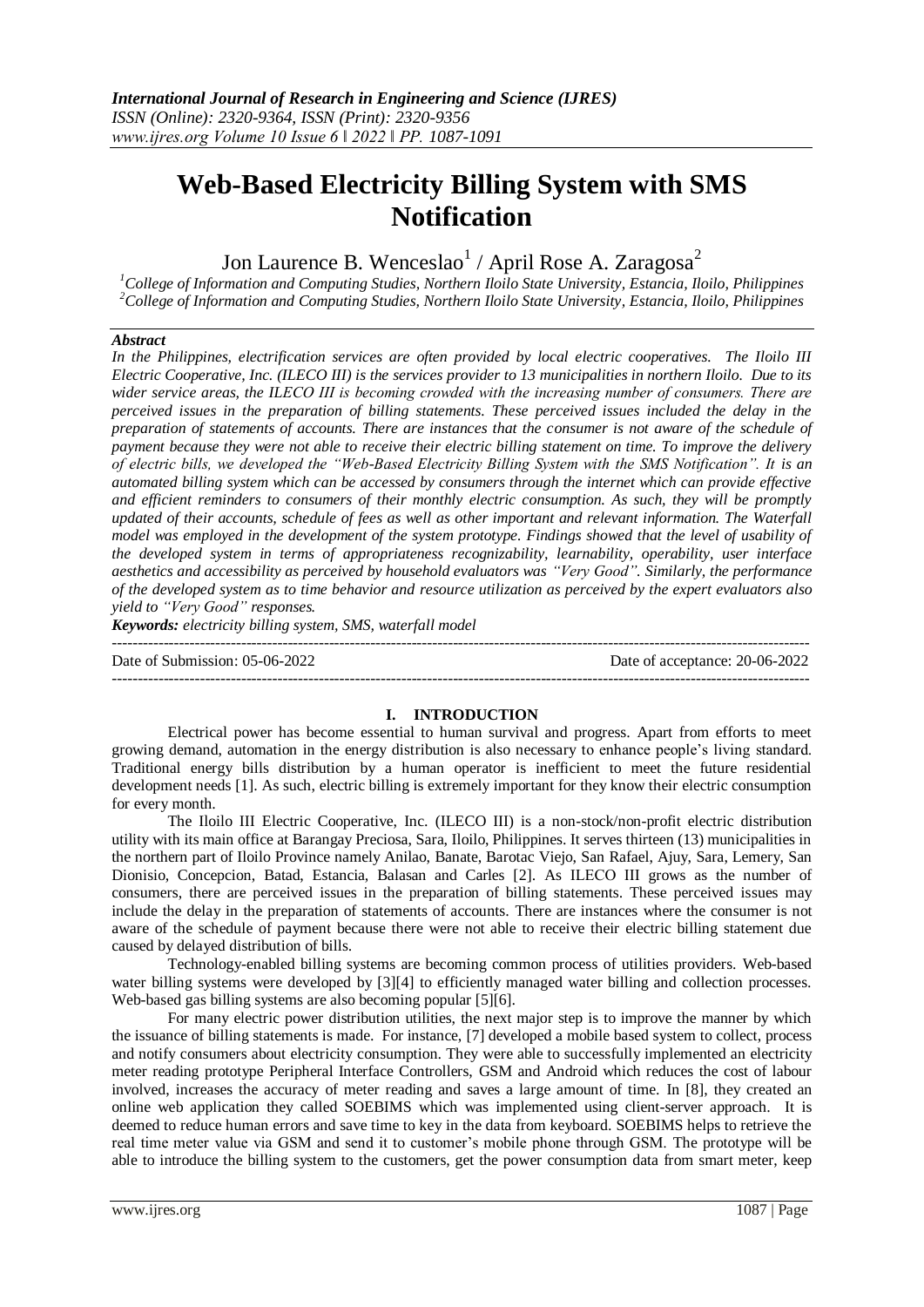the data in centralized database and generate the report. It will help the user to access the data and report easily through online.

In [9], they proposed for an automatic power meter reading and billing system to generate the bill to automate the payment process. Their proposed work measures the energy consumption in each house and generates the bill automatically with Arduino and Wi-Fi. The goal of their work is to automate the billing process by checking the electricity unit's consumption in a house and hence subsequently reduces the manual labor. The calculations are carried out automatically and the bill is updated on the Internet by the help of Wi-Fi. The bill amount can be checked by the owner anywhere and at any time by visiting the website or the online portal.

In Nigeria, [10] design and developed an optimized web–based energy billing system. The proposed system uses a smart meter to measure accurately the electric power consumed by customers in a user-friendly manner. The meter measures and transmits consumed unit of a customer at the end of the month through a dedicated network. The system allows postpaid customers to clear their bills using recharge cards produced by the system administrator, while prepaid customers recharge their accounts before they have access to power and their consumption charges is deducted in real time. Customers can have access to their consumption history.

To improve the delivery of electric bills, we proposed to develop an information system, to be known as Web-Based Electric Billing System with the SMS Notification. The develop system will be used to view the electric bills of every consumer thru the use of the Internet to avoid the delayed distribution cause by manual process. Moreover, it shall provide SMS notifications as an alternative distribution of information to consumers. We would like also to determine the level of usability in terms of appropriateness recognizability, learnability, operability, user interface aesthetics and accessibility as perceived by household evaluators and evaluate its performance in terms of time behavior and resource utilization as perceived by expert evaluators.

# **II. METHODOLOGY**

### **2.1 Research Design**

In this study, the developmental-descriptive research design was employed. Developmental research is a systematic study of designing, developing and evaluating instructional programs, processes and products that must meet the criteria of internal consistency and effectiveness [11]. The developmental research was applied using its systematic and logical approaches to the development of a web-based information system. On the other hand, descriptive research is a type of research that explore and explain an individual, group or a situation [12]. In line with the study, the survey method was used in order to describe the perception of the respondents based on specific factors as defined in the objective of the study.

### **2.2 Software Development and Life Cycle**

The systems development life cycle (SDLC) is a conceptual model used in project management that describes the stages involved in an information system development project, from an initial feasibility study through maintenance of the completed application [13]. The researchers used the waterfall model as the SDLC for this study. The waterfall model is a software development process. In a Waterfall model, each phase must be completed before the next phase can begin and there is no overlapping in the phases [14]. Once a phase of development is completed, the development proceeds to the next phase and there is turning back. Figure 2 shows the Waterfall model as the development life cycle model used in this study.



**Figure 1: The Waterfall Model as the SDLC approach used in the study.**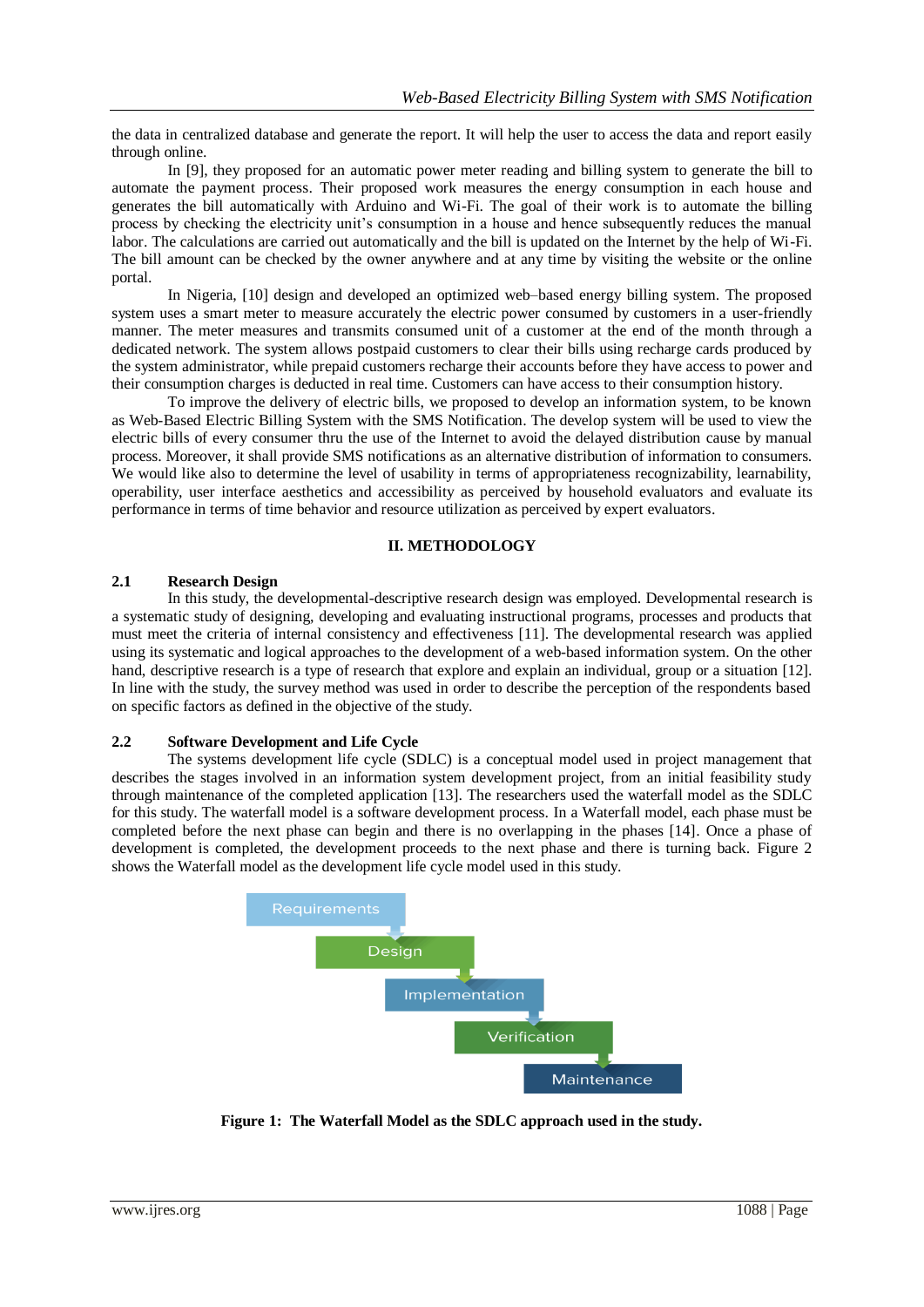# **2.3 Coding and Implementation Phase**

In this stage, the system specifications were converted into a working and reliable solution. This was the actual system development. There were two tasks in this phase. These were the preparation of the development software and construction of the system prototype.

# **2.3.1 Preparation of the Development Software**

The first task under this phase was the preparation of the necessary application development software used and the needed equipment and materials deemed necessary in the actual construction of the system prototype. It included the identification of the programming language used as well as the database management system that was able to address the database requirements. Since the construction of the developed system was implemented in a client-server environment, we made use of our personal laptop computer as the server during the development. Since web development approaches were used, appropriate scripting languages such as HTML, CSS and PHP were selected.

The XAMPP application package was downloaded and installed on the server computer. The XAMP, which is comprised of Apache as the web server, MySQL for database management and PHP as the server-side scripting language, is Microsoft Windows operating system web development environment. Installing this application package allowed the researchers to develop and test the system prototype on the local machine. For the SMS component, the module was developed using the Microsoft Visual Basic 2010. We also used the Globe Tattoo USB stick. The device is GSM-ready which handled SMS-related activities.

# **2.3.2 Construction of the System Prototype**

Once the necessary preparation was done, the next task was the actual construction and development of the system prototype. The design of the system prototype was based on the standard web development technique for efficient user interface design. Font colors, styles and sizes, as well as background colors and images and even whitespaces, were properly configured while taking into considerations of the user's profiles.

# **2.3.3 Testing and Evaluation**

The development of the system prototype would not be completed without testing the functionalities of the various modules to meet user requirement. We requested two groups of evaluators to test the software product. The first group was comprised of 50 conveniently selected respondents representing the household consumers while the second group was comprised of seven (7) expert evaluators in the field of software engineering. The purpose of their evaluation was to determine whether the proposed system met the user requirements. Their feedbacks were made as basis for further refinement of the product.

A researcher-made survey questionnaire was developed based on the ISO/EIC 25010 quality model specifically on two characteristics namely usability which was evaluated by first group of respondents while the performance characteristic was evaluated by the experts group. The instrument measures the user's perception of the proposed system using a 5-point Likert scale where 1 as strongly Disagree, 2 as Disagree, 3 Undecided, 4 as agree and 5 as Strongly Agree was used the developed system prototype.

The Mean was used to interpret the results where 1.00 to 1.80 was described as "Poor", 1.81 to 2.60 as "Average", 2.61 to 3.40 as "Acceptable", 3.31 to 4.20 as "Good", 4.21 to 4.99 as "Very Good" and 5.00 as "Excellent".

### **III. RESULTS AND DISCUSSION**

### **Level of Usability of the Proposed System in terms of Appropriateness Recognizability, Learnability, Operability, User Interface Aesthetics and Accessibility as Perceived by Household Evaluators**

Usability refers to the degree to which a product or system can be used by specified users to achieve specified goals with effectiveness, efficiency and satisfaction in a specified context of use [15]. Perception of the household evaluators indicated that the Web-based Electric Billing System with SMS Notification, the usability characteristic is described as Very Good (M=4.66). In terms of appropriateness recognizability  $(M=4.63)$ , learnability  $(M=4.60)$ , operability  $(M=4.67)$ , user interface aesthetics  $(M=4.71)$  and accessibility (M=4.68) were all described as very good.

The proposed system was found to be user-friendly, easy to navigate as well as accessible anytime and anywhere since it was made available in the Internet. The household evaluators echoed that the operations of the system were very straight-forward and can be managed even by novice users. Table 1 shows the result of the mean for the respondents' feedback on the usability of developed system in terms of appropriateness, correctness, and completeness.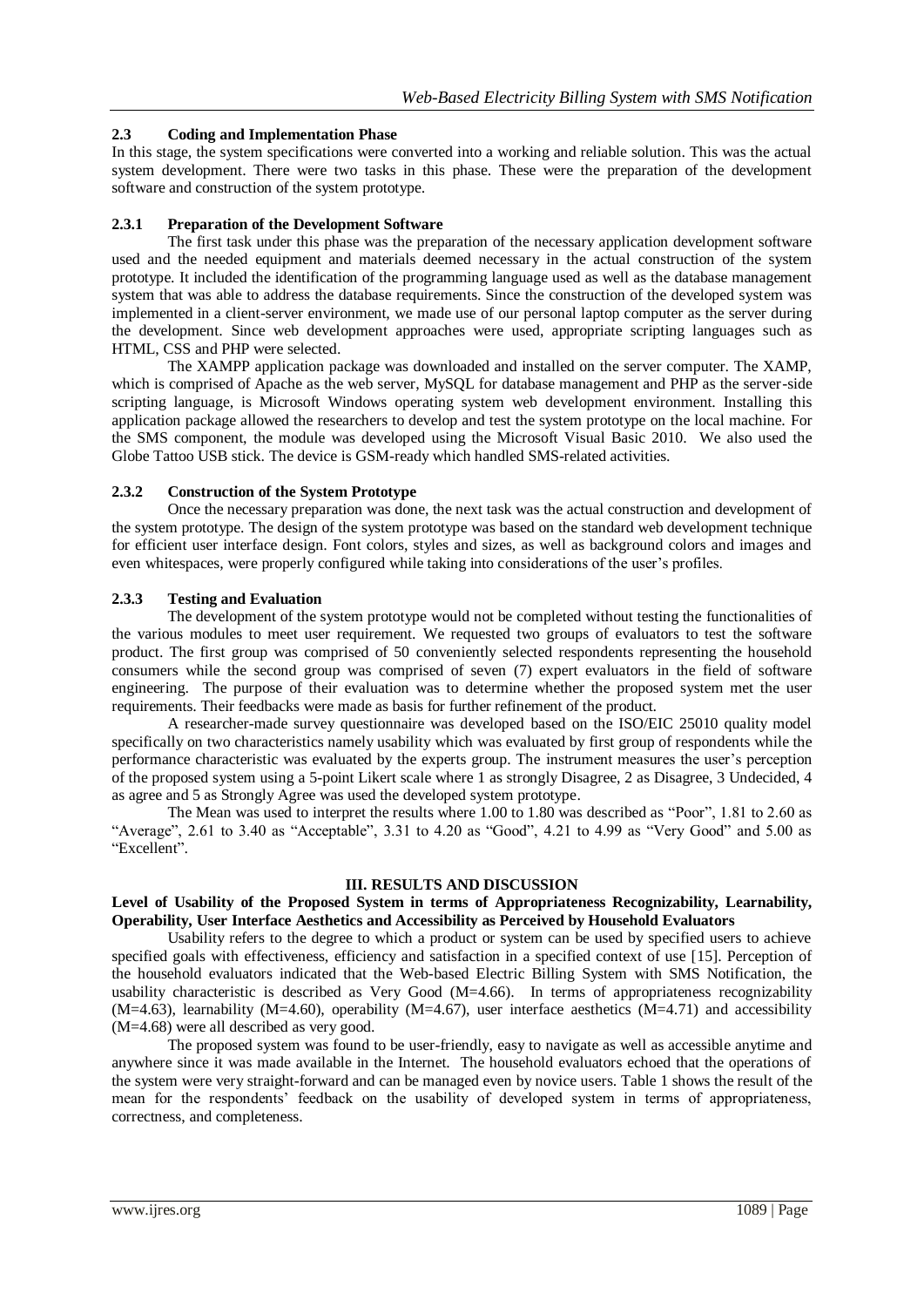**Table 1: Level of Usability of the Proposed System in terms of Appropriateness Recognizability, Learnability, Operability, User Interface Aesthetics and Accessibility as Perceived by Household Evaluation** 

| L'Valuatol S                     |      |                              |  |
|----------------------------------|------|------------------------------|--|
| <b>Implementation Indicators</b> | Mean | <b>Verbal Interpretation</b> |  |
| Level of Usability               | 4.66 | Very Good                    |  |
| Appropriateness Recognizability  | 4.63 | Very Good                    |  |
| Learnability                     | 4.60 | Very Good                    |  |
| Operability                      | 4.67 | Very Good                    |  |
| User Interface Aesthetics        | 4.71 | Very Good                    |  |
| Accessibility                    | 4.68 | Very Good                    |  |
|                                  |      |                              |  |

Note: 1.00-80 (Poor); 1.81-2.60 (Average); 2.61-3.40 (Acceptable); 3.41-4.20 (Good); 4.21-4.99 (Very Good); and 5.00 (Excellent)

#### **Level of Performance of the Develop System in terms of Time Behavior and Resource Utilization as Perceived by Expert Evaluators**

The level of performance is relative to the amount of resources used under stated conditions. This characteristic is composed of time behavior, resource utilization and capacity [15]. As perceived by the expert evaluators, the mean performance was described as very good (M=4.64). Specifically, in terms of time behavior the proposed system is described as very good (M=4.60).

The evaluators were argued that the system is able to respond to processing in a timely manner resulting to quick results. For the resource utilization, the proposed system is described as very good (M=4.67). The evaluators unanimously agreed that the server computer, which is a laptop, is equipped with low-end computing components in today's standards, is able to perform efficiently since the proposed system only requires minimal resources. The table below shows the result.

#### **Table 2: Level of Performance of the Develop System in terms of Time Behavior and Resource Utilization as Perceived by Expert Evaluators**

|                      | <b>Implementation Indicators</b> | Mean | <b>Verbal Interpretation</b> |
|----------------------|----------------------------------|------|------------------------------|
| Level of Performance |                                  | 4.64 | Verv Good                    |
| a.                   | Time Behavior                    | 4.60 | Verv Good                    |
| υ.                   | <b>Resource Utilization</b>      | 4.67 | Verv Good                    |

Note: 1.00-80 (Poor); 1.81-2.60 (Average); 2.61-3.40 (Acceptable); 3.41-4.20 (Good); 4.21-4.99 (Very Good); and 5.00 (Excellent)

#### **IV. CONCLUSION**

Results of the evaluation of the household evaluators clearly suggest that the proposed system yielded a very good level of usability. When implemented, it will considerably improve the distribution of billing statements since the household consumers can simply use the internet to gain access to their accounts. The operations of the proposed system was described by the evaluators as very simple to operate due to its simple interface design.

The performance of the proposed system was also described as very good. The findings suggested that the respondents believed the response time and its reliability were impressive. The system was able to provide real-time information with SMS notification. It also provided the correct results with utmost precision and was able to facilitate accomplishment of specific tasks they wanted. The evaluators unanimously agreed that the proposed system is remarkably functional, operational and reliable.

#### **REFERENCES**

- [1]. Ashna, K. & George, S. (2013). GSM based automatic energy meter reading system with instant billing. Proceedings to the 2013 International Multi-Conference Automation, Computing, Communication, Control and Compressed Sensing (iMac4s). DOI:10.1109/iMac4s.2013.6526385
- [2]. Ileco III Electric Cooperative Official Facebook Page, n. d.[, https://www.facebook.com/ILECO3/](https://www.facebook.com/ILECO3/)
- [3]. Pelandiana, A. L., & Ado, R. G. (2018). Web-based Billing and Collection System for a Municipal Water and Services Unit. KnE Social Sciences, 3(6), 1–30. https://doi.org/10.18502/kss.v3i6.2371
- [4]. Ambre, J. (2016). ASIST Automated Water Billing System. International Journal of Research in Management & Business Studies, Vol. 3 Issue 1, 9-14
- [5]. Wiratama, F. I., Syaifuddin, M., Wibowo, I. K., Ardilla, F. and Purnomo, A. (2018). Gas Billing System based on Automatic Meter Reading on Diaphragm Gas Meter with Email Notification. In Proceeding to the 2018 International Electronics Symposium on Knowledge Creation and Intelligent Computing (IES-KCIC), 2018, pp. 395-402, doi: 10.1109/KCIC.2018.8628521
- [6]. Khan, M. F., Zoha, A. and Ali, R. L. (2007). Design and Implementation of Smart Billing and Automated Meter Reading System for Utility Gas. In Proceeding to the 2007 International Conference on Information and Emerging Technologies. pp. 1-6, doi: 10.1109/ICIET.2007.4381338
- [7]. Rasheed, N., Abbas, S. and Shanavas, N. K. (2017). Smart Electricity Board Android Application. International Journal of Innovative Research in Science, Engineering and Technology, Volume 6, Special Issue 5. Pp 79-83
- [8]. Noraziah, A., Yin, W. Y., Abdalla, A. N. and Ming, C. K. (2012) Smart Online Electrical Billing Management System using GSM(SOEBIMS). In Proceedings to the  $2<sup>nd</sup>$  World Conference on Innovation and Computer Sciences 2012,